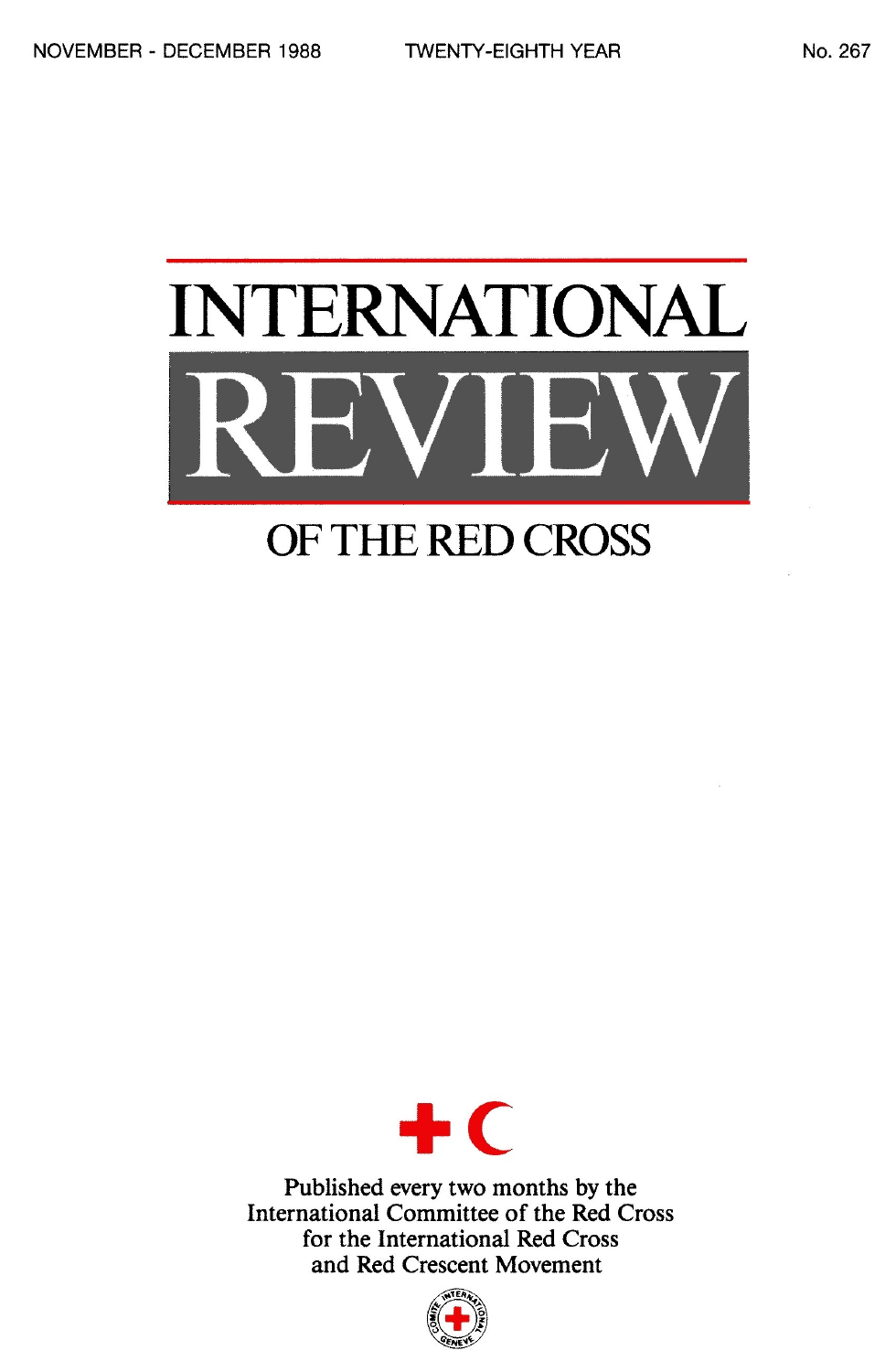# INTERNATIONAL COMMITTEE OF THE RED CROSS

- Mr. CORNELIO SOMMARUGA, Doctor of Laws of Zurich University, Doctor h.c. *rer. pot.* of
- Fribourg University (Switzerland), President (member since 1986)<br>Mrs. DENISE BINDSCHEDLER-ROBERT, Doctor of Laws, Honorary Progessor at the Graduate<br>Institute of International Studies, Geneva, Judge at the European Court o
- 
- Mr. MAURICE AUBERT, Doctor of Laws, *Vice-President* (1979) Mr. ULRICH MIDDENDORP, Doctor of Medicine, head of surgical department of the Cantonal Hospital, Winterthur (1973)
- Mr. ALEXANDRE HAY, Honorary doctorates from the Universities of Geneva and St-Gallen, Lawyer, former Vice-President of the Governing Board of the Swiss National Bank, *President from 1976 to 1987* (1975)
- Mr. RICHARD PESTALOZZI, Doctor of Laws, former Vice-President of the ICRC (1977)<br>Mr. ATHOS GALLINO, Doctor h c. of Zurich University, Doctor of Medicine, May
- Mr. ATHOS GALLINO, Doctor h.c. of Zurich University, Doctor of Medicine, Mayor of Bellinzona (1977)
- Mr. ROBERT KOHLER, Master of Economics (1977)<br>Mr. RUDOLF JÄCKLL Doctor of Sciences (1979)
- Mr. RUDOLF JÄCKLI, Doctor of Sciences (1979)<br>Mr. DIETRICH SCHINDLER, Doctor of Laws, Pr
- DIETRICH SCHINDLER, Doctor of Laws, Professor at the University of Zurich (1961-1973) (1980)
- Mr. HANS HAUG, Doctor of Laws, Honorary Professor at the University of St Gallen for Business<br>Administration, Economics, Law and Social Sciences, former President of the Swiss Red Cross<br>(1983)<br>Mr. PIERRE KELLER Doctor of P
- Mr. PIERRE KELLER, Doctor of Philosophy in International Relations (Yale), Banker (1984)<br>Mr. RAYMOND R. PROBST, Doctor of Laws, former Swiss Ambassador, former Secretary o
- RAYMOND R. PROBST, Doctor of Laws, former Swiss Ambassador, former Secretary of State at the Federal Department of Foreign Affairs, Bern (1984)
- Mr. ODILO GUNTERN, Doctor of Laws, former member of the Swiss Council of States (1985)<br>Mr. ANDRÉ GHELEL former Central Secretary and Vice-President of the Swiss Eederation of ANDRÉ GHELFI, former Central Secretary and Vice-President of the Swiss Federation of
- Metal Workers (1985)<br>RENÉE GUISAN, General Secretary of the International "Institut de la Vie", member of the Mrs. RENEE GUISAN, General Secretary of the International "Institut de la Vie", member of the Swiss *Pro Senectute* Foundation, member of the International Association for Volunteer Effort (1986)<br>ALAIN B. ROSSIER, Doctor of Medicine, former Professor for the rehabilitation of paraple-
- Mr. ALAIN B. ROSSIER, Doctor of Medicine, former Professor for the rehabilitation of paraplegics at Harvard University, lecturer at the Medical Faculty of Geneva University. President of the International medical Society o
- Mrs. ANNE PETITPIERRE, Doctor of Laws, barrister, graduate of the Interpreters School of Geneva (1987)
- Mr. PAOLO BERNASCONI, Barrister, LL. L., lecturer in economic penal law at the Universities of St-Gallen and Zurich, former Public Prosecutor at Lugano, member of the Swiss *Pro Juventute* Foundation (1987)
- Mrs. LISELOTTE KRAUS-GURNY, Doctor of Laws of Zurich University (1988)<br>Mr. SUSY BRUSCHWEILER, purse, Director of the Bois-Cerf Nursing School
- Mr. SUSY BRUSCHWEILER, nurse, Director of the Bois-Cerf Nursing School in Lausanne and professor at the College of Nursing in Aarau, President of the Swiss Association of Nursing School Directors (1988)
- School Directors (1988)<br>Mr. JACQUES FORSTER, Doctor of Economics, Director of the Institute of Development Studies<br>In Geneva (1988)<br>Mr. PIERRE LANGUETIN, Master of Economics and Social Studies, Doctor h.c. of the Universit
- 
- of Lausanne, former President of the Governing Board of the Swiss National Bank (1988)<br>Mr. JACOUESMOREJLJ, ON, Ph. D. in political science, former Director General at the ICRC (198 JACQUES MOREILLON, Ph. D. in political science, former Director General at the ICRC (1988)

#### EXECUTIVE BOARD

Mr. CORNELIO SOMMARUGA, *President*

Mr. MAURICE AUBERT Mr. RICHARD PESTALOZZI

Mr. ATHOS GALLINO

Mr. RUDOLF JACKLI

Mr. PIERRE KELLER

Mr. ANDRE GHELFI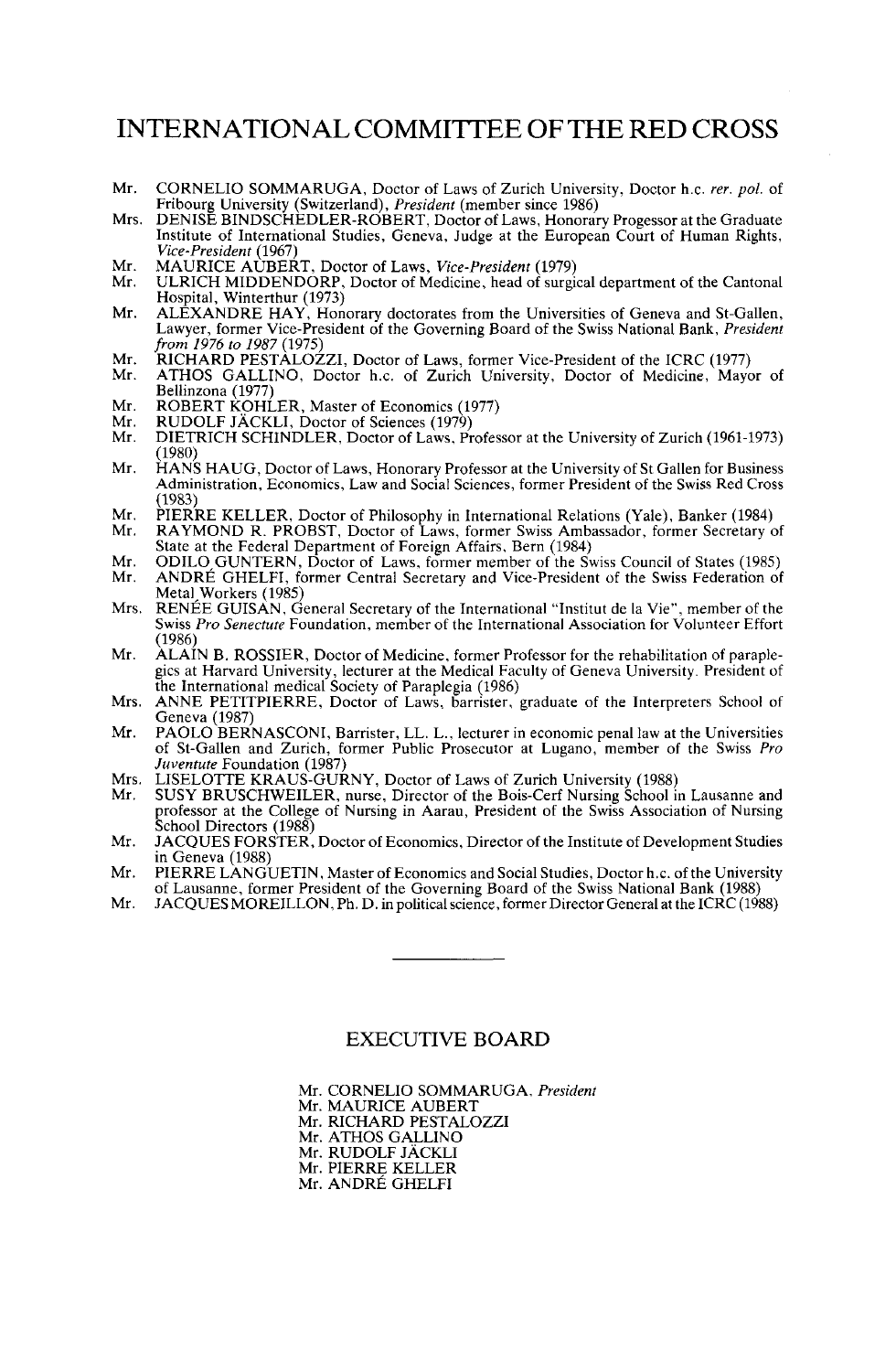# INTERNATIONAL REVIEW OF THE RED CROSS

# CONTENTS NOVEMBER-DECEMBER 1988

N°267

| <b>Daniel Frei</b> <sup>†</sup> : International Humanitarian Law and Arms Control                                                          | 491 |
|--------------------------------------------------------------------------------------------------------------------------------------------|-----|
| <b>Philippe Eberlin:</b> Underwater acoustic identification of hospital ships.                                                             | 505 |
| Dr. Andrei K. Kisselev and Dr. Yuri E. Korneyev: Health Care ten years                                                                     | 519 |
| 125th Anniversary of the International Red Cross<br>and Red Crescent Movement                                                              |     |
| Seminar on Information and Dissemination of International Humani-<br>tarian Law as a contribution to peace (Leningrad, 10-14 October 1988) | 531 |
| Scientific Symposium on the Precursors of the Red Cross (Geneva,                                                                           | 533 |
| Inauguration of the International Museum of the Red Cross (Geneva,                                                                         | 540 |
| <b>INTERNATIONAL COMMITTEE OF THE RED CROSS</b>                                                                                            |     |
|                                                                                                                                            | 543 |
| Recent missions of the ICRC president $\dots \dots \dots \dots \dots \dots$                                                                | 544 |
| EXTERNAL ACTIVITIES:<br>Africa — Latin America — Asia — Middle East                                                                        | 546 |